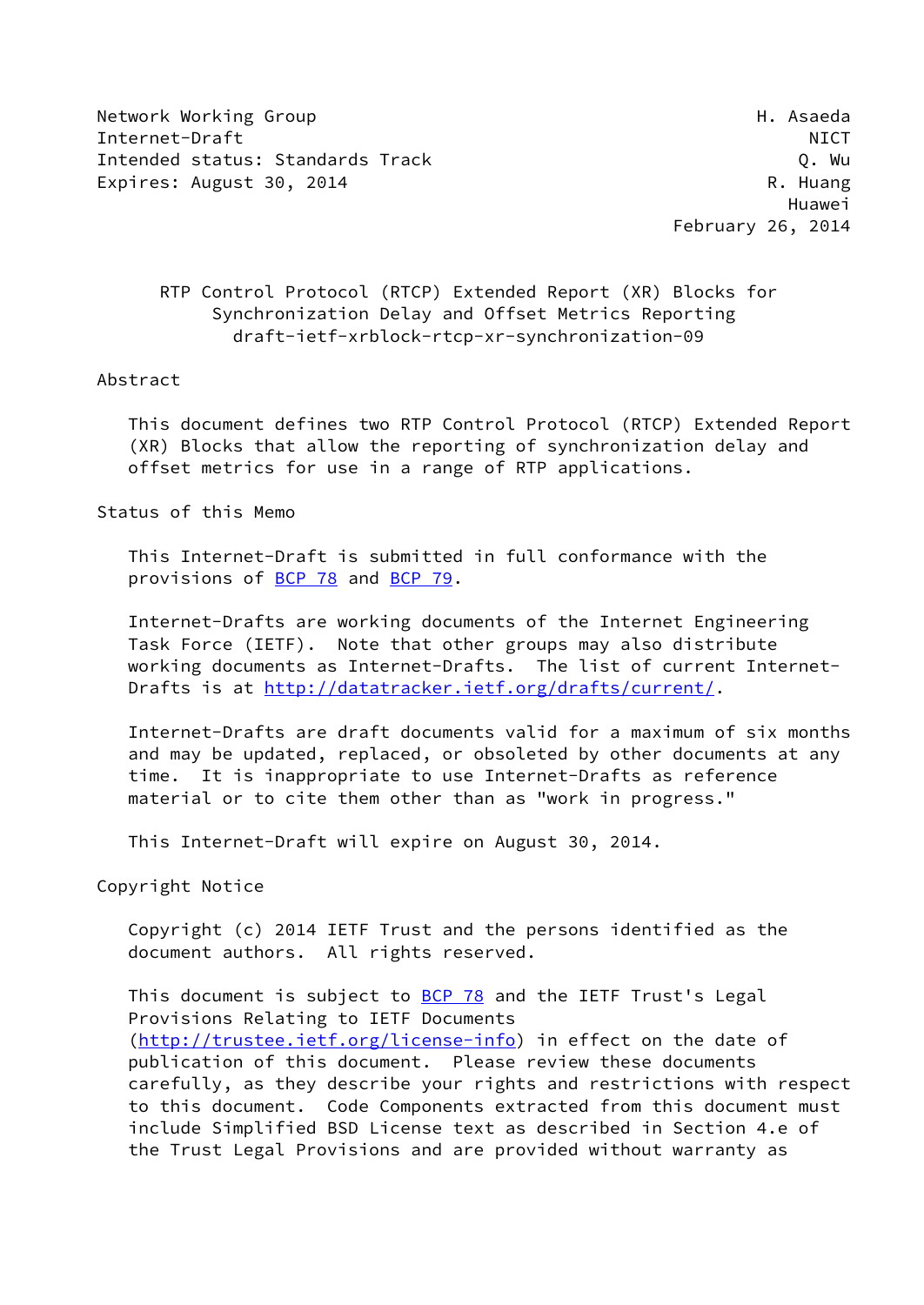| Internet-Draft | SDO Report Blocks | February 2014 |
|----------------|-------------------|---------------|
|----------------|-------------------|---------------|

described in the Simplified BSD License.

# Table of Contents

| 1.1.             | Synchronization Delay and Offset Metrics Reporting          |
|------------------|-------------------------------------------------------------|
|                  |                                                             |
| 1.2.             | RTCP and RTCP XR Reports 3                                  |
| 1.3.             | Performance Metrics Framework 3                             |
| 1.4.             |                                                             |
|                  |                                                             |
| 2.1.             |                                                             |
|                  | 3. RTP Flows Initial Synchronization Delay Report Block $5$ |
|                  | 3.1. Metric Block Structure 5                               |
| 3.2.             | Definition of Fields in RTP Flow Initial                    |
|                  | Synchronization Delay Metrics Block $5$                     |
|                  | 4. RTP Flows Synchronization Offset Metrics Block 7         |
| 4.1.             | Metric Block Structure 7                                    |
| 4.2.             | Definition of Fields in RTP Flow General                    |
|                  | Synchronization Offset Metrics Block 8                      |
| $\overline{5}$ . |                                                             |
|                  | $5.1$ . SDP rtcp-xr-attrib Attribute Extension 9            |
|                  |                                                             |
| 6.               |                                                             |
| 7.               | Security Considerations $\ldots$ 11                         |
| 8.               |                                                             |
|                  |                                                             |
| 9.1.             | Normative References 11                                     |
|                  | 9.2. Informative References 12                              |
|                  | Appendix A. Metrics represented using RFC6390 Template 12   |
|                  |                                                             |
| B.1.             | draft-ietf-xrblock-rtcp-xr-syncronization-09 14             |
| B.2.             | draft-ietf-xrblock-rtcp-xr-syncronization-08 14             |
| B.3.             | draft-ietf-xrblock-rtcp-xr-syncronization-07 14             |
| B.4.             | draft-ietf-xrblock-rtcp-xr-syncronization-06 14             |
| B.5.             | draft-ietf-xrblock-rtcp-xr-syncronization-05 14             |
| <b>B.6.</b>      | draft-ietf-xrblock-rtcp-xr-syncronization-04 14             |
| B.7.             | draft-ietf-xrblock-rtcp-xr-syncronization-03 14             |
| B.8.             | draft-ietf-xrblock-rtcp-xr-syncronization-02 15             |
|                  |                                                             |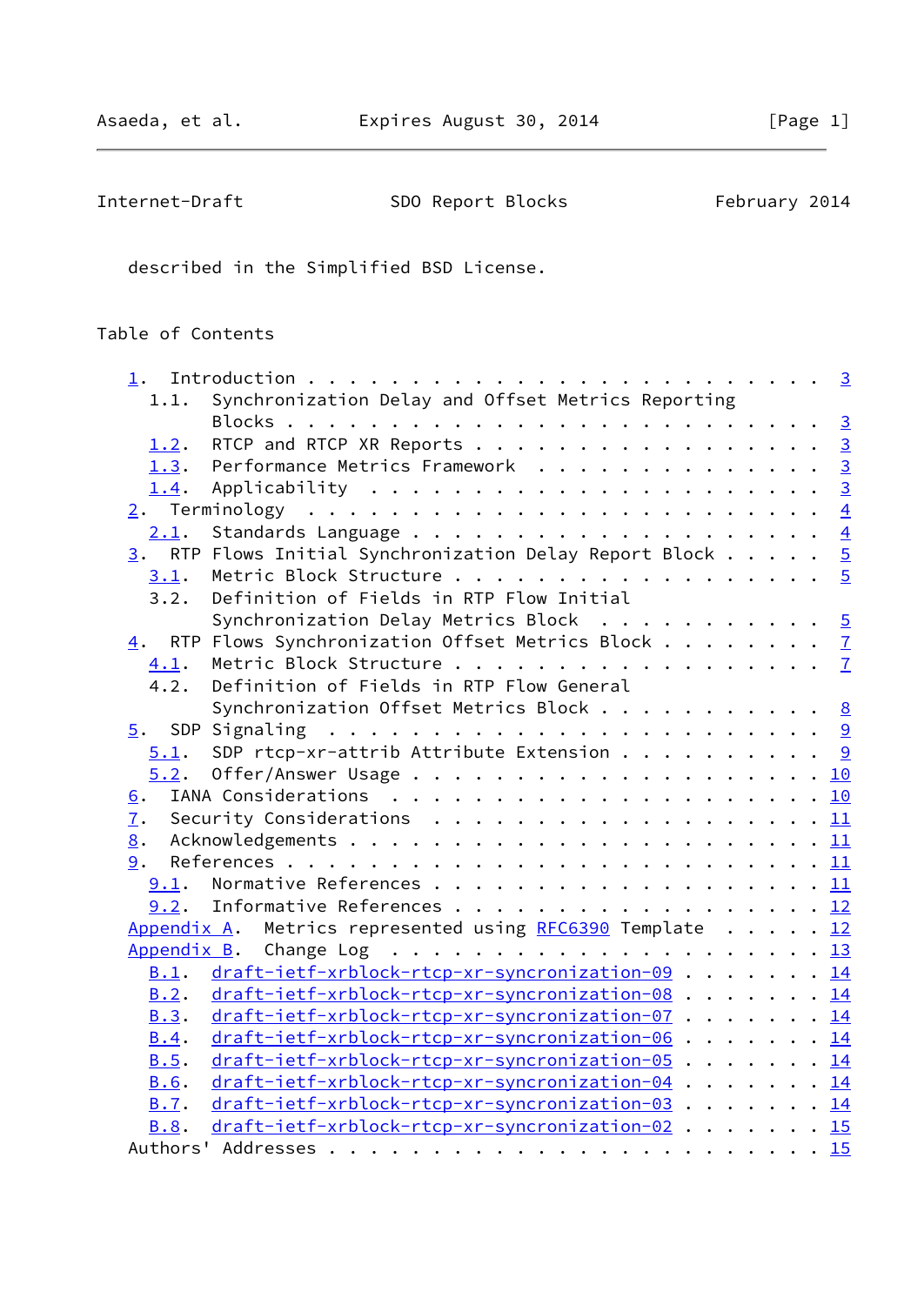Asaeda, et al. **Expires August 30, 2014** [Page 2]

<span id="page-2-1"></span>

Internet-Draft SDO Report Blocks February 2014

#### <span id="page-2-0"></span>[1](#page-2-0). Introduction

<span id="page-2-5"></span>[1.1](#page-2-5). Synchronization Delay and Offset Metrics Reporting Blocks

 This document defines two new block types to augment those defined in [\[RFC3611](https://datatracker.ietf.org/doc/pdf/rfc3611)], for use in a range of RTP applications.

 The first new block type supports reporting of Initial Synchronization Delay to establish multimedia session. Information is recorded about time difference between the start of RTP sessions and the time the RTP receiver acquires all components of RTP sessions in the multimedia session [[RFC6051](https://datatracker.ietf.org/doc/pdf/rfc6051)].

 The second new block type supports reporting of the relative synchronization offset time of two arbitrary streams (e.g., between audio and video streams), with the same RTCP CNAME included in RTCP Source description items (SDES) packets [\[RFC3550](https://datatracker.ietf.org/doc/pdf/rfc3550)].

 These metrics belong to the class of transport level metrics defined in [[RFC6792\]](https://datatracker.ietf.org/doc/pdf/rfc6792).

<span id="page-2-2"></span>[1.2](#page-2-2). RTCP and RTCP XR Reports

The use of RTCP for reporting is defined in [\[RFC3550](https://datatracker.ietf.org/doc/pdf/rfc3550)]. [\[RFC3611](https://datatracker.ietf.org/doc/pdf/rfc3611)] defined an extensible structure for reporting using an RTCP Extended Report (XR). This document defines a new Extended Report block for use with [\[RFC3550](https://datatracker.ietf.org/doc/pdf/rfc3550)] and [\[RFC3611](https://datatracker.ietf.org/doc/pdf/rfc3611)].

<span id="page-2-3"></span>[1.3](#page-2-3). Performance Metrics Framework

The RTP Monitoring Architectures [\[RFC6792](https://datatracker.ietf.org/doc/pdf/rfc6792)] provides guideline for reporting block format using RTCP XR. The new report block described in this memo is in compliance with the monitoring architecture specified in [\[RFC6792](https://datatracker.ietf.org/doc/pdf/rfc6792)].

<span id="page-2-4"></span>[1.4](#page-2-4). Applicability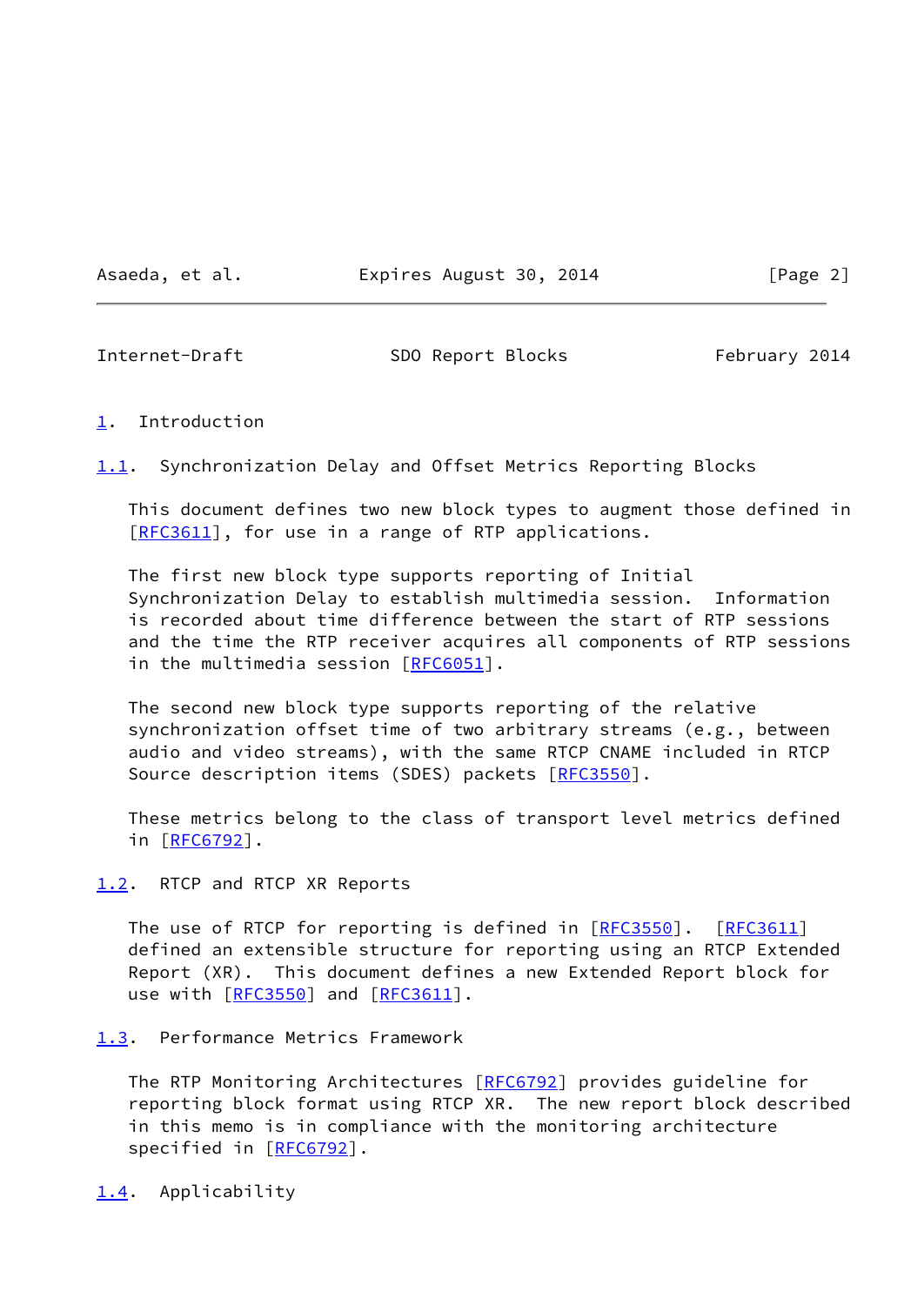When joining each session in layered video sessions [\[RFC6190](https://datatracker.ietf.org/doc/pdf/rfc6190)] or the multimedia session, a receiver may not synchronize playout across the multimedia session or layered video session until RTCP Sender Report (SR) packets have been received on all components of RTP sessions. The component RTP session are referred to as each RTP session for each media type in multimedia session or separate RTP session for each layer in the layered video session. For multicast session, the initial synchronization delay metric varies with the session bandwidth, the number of members, and the number of senders in the session. The RTP flow Initial synchronization delay block defined in this document can be used to report such metric, i.e., the initial

| Asaeda, et al. | Expires August 30, 2014 | [Page 3] |
|----------------|-------------------------|----------|
|----------------|-------------------------|----------|

<span id="page-3-0"></span>Internet-Draft SDO Report Blocks February 2014

 synchronization delay to receive all the RTP streams belonging to the same multimedia session or layered video session. In the absence of packet loss, the initial synchronization delay equals to the average time taken to receive the first RTCP packet in the RTP session with the longest RTCP reporting interval. In the presence of packet loss, the media synchronization should rely on the in-band mapping of RTP and NTP-format timestamps [[RFC6051](https://datatracker.ietf.org/doc/pdf/rfc6051)] or wait until the reporting interval has passed, and the next RTCP SR packet is sent.

 Receivers of the RTP flow initial synchronization delay block could use this metric to compare with targets (i.e., Service Level Agreement or thresholds of the system) to help ensure the quality of real-time application performance.

 In an RTP multimedia session, there can be an arbitrary number of streams carried in different RTP sessions, with the same RTCP CNAME. These streams may be not synchronized with each other. For example, one audio stream and one video stream belong to the same session, and the audio stream is transmitted lagging behind video stream for multiple tens of milliseconds [[TR-126](#page-13-2)]. The RTP Flows Synchronization Offset block can be used to report such synchronization offset between video stream and audio stream. This block is also applied to the case where an RTP session can contain media streams with media from multiple media types. The metrics defined in the RTP flows synchronization Offset block can be used by the network manager for trouble shooting and dealing with user experience issues.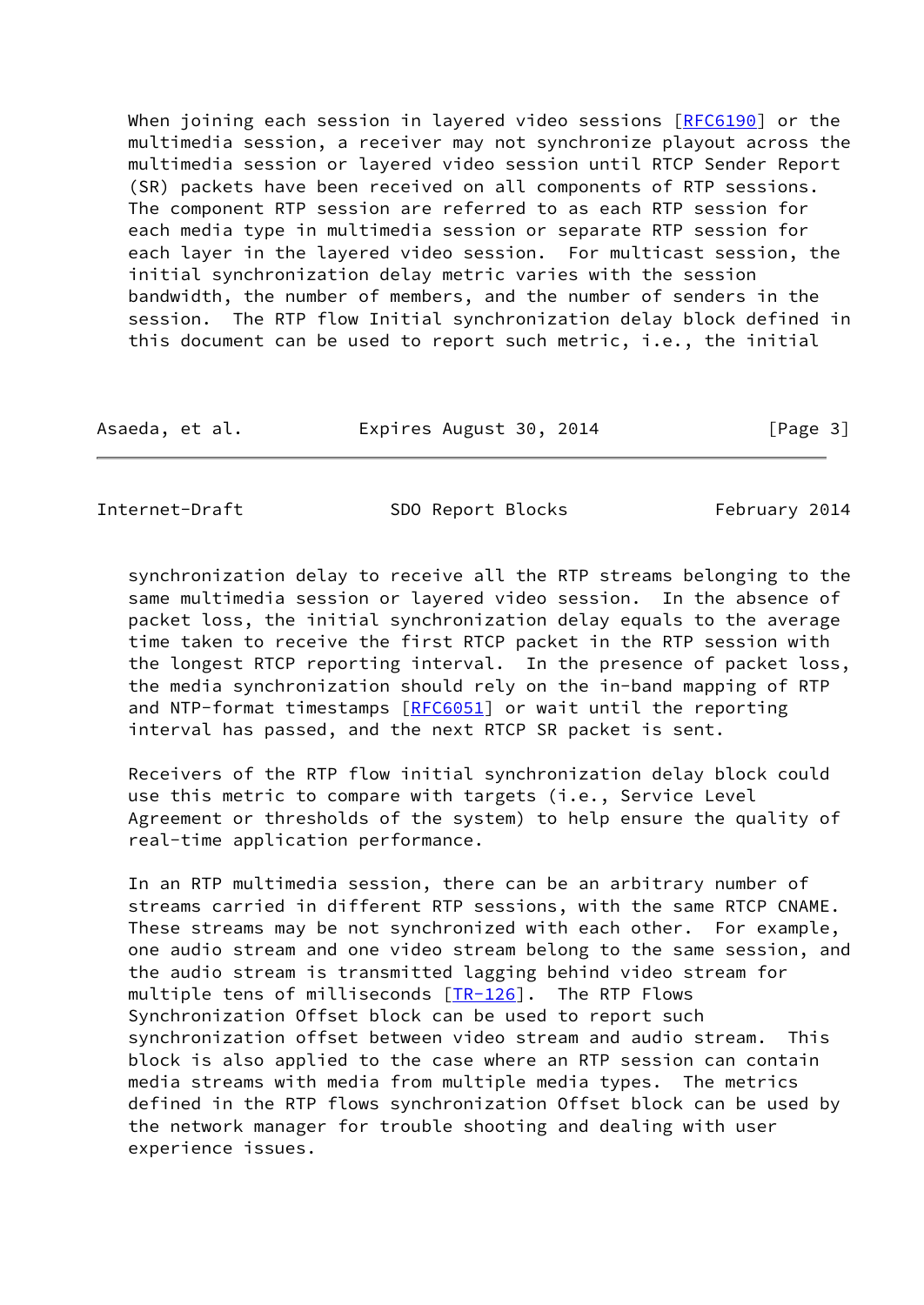#### <span id="page-4-0"></span>[2](#page-4-0). Terminology

<span id="page-4-1"></span>[2.1](#page-4-1). Standards Language

 The key words "MUST", "MUST NOT", "REQUIRED", "SHALL", "SHALL NOT", "SHOULD", "SHOULD NOT", "RECOMMENDED", "MAY", and "OPTIONAL" in this document are to be interpreted as described in [RFC 2119 \[RFC2119](https://datatracker.ietf.org/doc/pdf/rfc2119)].

In addition, the following terms are defined:

Initial Synchronization Delay:

 A multimedia session comprises a set of concurrent RTP sessions among a common group of participants, using one RTP session for each media type. The initial synchronization Delay is the average time for receiver to synchronize all components of a multimedia session [[RFC6051\]](https://datatracker.ietf.org/doc/pdf/rfc6051).

| Asaeda, et al. | Expires August 30, 2014 | [Page 4] |
|----------------|-------------------------|----------|
|                |                         |          |

<span id="page-4-3"></span>

Internet-Draft SDO Report Blocks February 2014

Synchronization Offset:

 Synchronization between two media streams must be maintained to ensure satisfactory Quality of Experience (QoE). Two media streams can be of the same or different media type belonging to one RTP session or in different media types belonging to one multimedia session. The Synchronization Offset is the relative time difference of the two media streams that need to be synchronized.

<span id="page-4-2"></span>[3](#page-4-2). RTP Flows Initial Synchronization Delay Report Block

 This block is sent by RTP receivers and reports Initial synchronization delay beyond the information carried in the standard RTCP packet format. Information is recorded about time difference between the start of multimedia session and the time when the RTP receiver acquires all components of RTP sessions [\[RFC6051](https://datatracker.ietf.org/doc/pdf/rfc6051)] measured at the receiving end of RTP stream.

This block needs only be exchanged occasionally, for example sent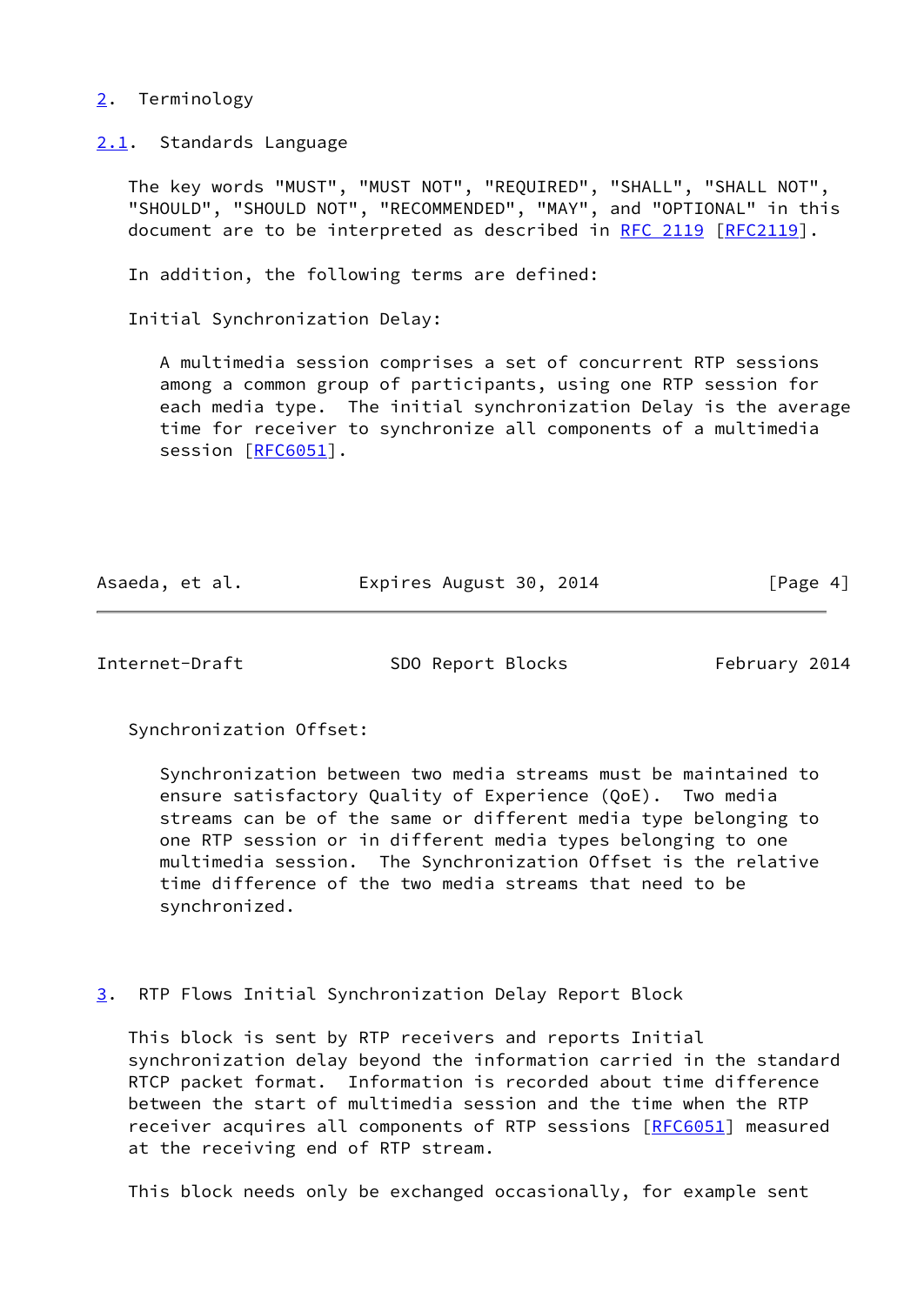once at the start of RTP session.

#### <span id="page-5-0"></span>[3.1](#page-5-0). Metric Block Structure

 The RTP Flows Initial Synchronization Delay Report Block has the following format:

0 1 2 3 0 1 2 3 4 5 6 7 8 9 0 1 2 3 4 5 6 7 8 9 0 1 2 3 4 5 6 7 8 9 0 1 +-+-+-+-+-+-+-+-+-+-+-+-+-+-+-+-+-+-+-+-+-+-+-+-+-+-+-+-+-+-+-+-+ BT=RFISD | Reserved | Block length=2 +-+-+-+-+-+-+-+-+-+-+-+-+-+-+-+-+-+-+-+-+-+-+-+-+-+-+-+-+-+-+-+-+ SSRC of Source +-+-+-+-+-+-+-+-+-+-+-+-+-+-+-+-+-+-+-+-+-+-+-+-+-+-+-+-+-+-+-+-+ Initial Synchronization Delay +-+-+-+-+-+-+-+-+-+-+-+-+-+-+-+-+-+-+-+-+-+-+-+-+-+-+-+-+-+-+-+-+

Figure 1: Report Block Structure

<span id="page-5-1"></span>[3.2](#page-5-1). Definition of Fields in RTP Flow Initial Synchronization Delay Metrics Block

| Asaeda, et al. | Expires August 30, 2014 | [Page 5] |
|----------------|-------------------------|----------|
|----------------|-------------------------|----------|

Internet-Draft SDO Report Blocks February 2014

Block type (BT): 8 bits

 The RTP Flows Initial Synchronization Delay Report Block is identified by the constant <RFISD>.

 [Note to RFC Editor: please replace RFISD with the IANA provided RTCP XR block type for this block.]

Reserved: 8 bits

 This field is reserved for future definition. In the absence of such a definition, the bits in this field MUST be set to zero and ignored by the receiver.

Block length: 16 bits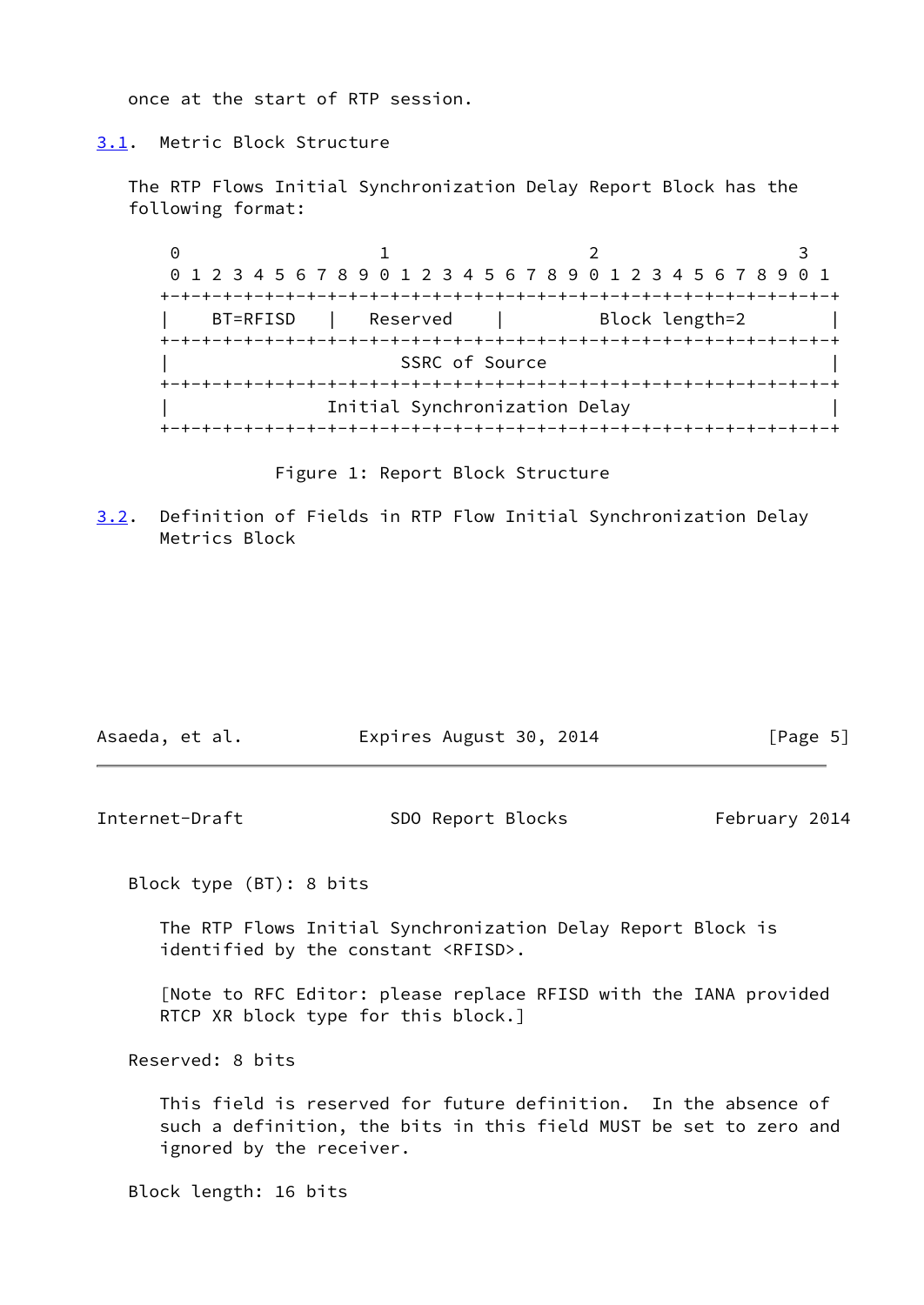The constant 2, in accordance with the definition of this field in Section [3 of RFC 3611](https://datatracker.ietf.org/doc/pdf/rfc3611#section-3) [\[RFC3611](https://datatracker.ietf.org/doc/pdf/rfc3611)].

SSRC of source: 32 bits

 The SSRC of the media source SHALL be set to the value of the SSRC identifier carried in any arbitrary component of RTP sessions belonging to the same multimedia session.

Initial Synchronization Delay: 32 bits

 The average delay, expressed in units of 1/65536 seconds, from the beginning of multimedia session [[RFC6051\]](https://datatracker.ietf.org/doc/pdf/rfc6051) to the time when RTCP packets are received on all of the components RTP sessions. It is recommended that the beginning of multimedia session is chosen as the time when the receiver has joined the first RTP session of the multimedia session. The value of the initial synchronization delay is calculated based on received RTCP SR packets or the RTP header extension containing in-band mapping of RTP and NTP-format timestamps  $[REG051]$ . If there is no packet loss, the initial synchronization delay is expected to be equal to the average time taken to receive the first RTCP packet in the RTP session with the longest RTCP reporting interval or the average time taken to receive the first RTP header extension containing in-band mapping of RTP and NTP-format timestamps.

 If the measurement is unavailable, the value of this field with all bits set to 1 MUST be reported.

| Asaeda, et al. | Expires August 30, 2014 | [Page 6] |
|----------------|-------------------------|----------|
|                |                         |          |

<span id="page-6-1"></span>Internet-Draft SDO Report Blocks February 2014

#### <span id="page-6-0"></span>[4](#page-6-0). RTP Flows Synchronization Offset Metrics Block

 In the RTP multimedia sessions or one RTP session, there can be an arbitrary number of Media streams and each media stream (e.g., audio stream or video stream) is sent in a separate RTP stream. In case of one RTP session, each media stream or each medium uses different SSRC. The receiver associates RTP streams to be synchronized by means of RTCP CNAME contained in the RTCP Source Description (SDES)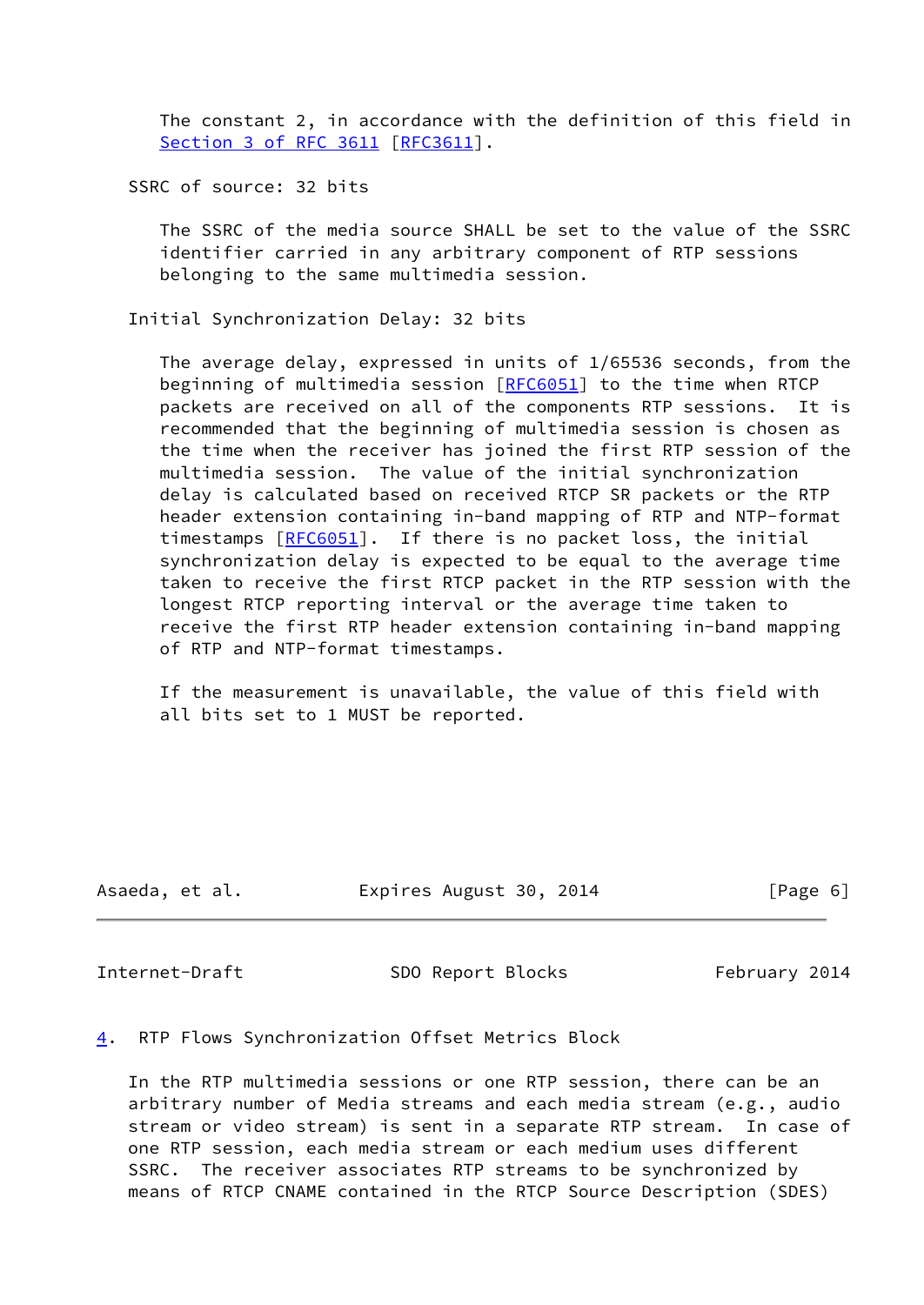packets [\[RFC3550](https://datatracker.ietf.org/doc/pdf/rfc3550)].

 This block is sent by RTP receivers and reports synchronization offset of two arbitrary RTP streams that needs to be synchronized in the RTP multimedia session. Information is recorded about the relative average time difference between two arbitrary RTP streams (one is reporting stream, the other is reference stream) with the same CNAME and measured at the receiving end of RTP stream. In order to tell what the offset of reporting stream is relative to, the block for reference stream with synchronization offset of zero should be reported.

 Instances of this Block refer by Synchronization source (SSRC) to the separate auxiliary Measurement Information block [\[RFC6776](https://datatracker.ietf.org/doc/pdf/rfc6776)] which describes measurement periods in use (see **[RFC6776]** section 4.2). This metrics block relies on the measurement period in the Measurement Information block indicating the span of the report and SHOULD be sent in the same compound RTCP packet as the measurement information block. If the measurement period is not received in the same compound RTCP packet as this Block, this Block MUST be discarded.

#### <span id="page-7-0"></span>[4.1](#page-7-0). Metric Block Structure

 The RTP Flow General Synchronization Offset Report Block has the following format:

0 1 2 3 0 1 2 3 4 5 6 7 8 9 0 1 2 3 4 5 6 7 8 9 0 1 2 3 4 5 6 7 8 9 0 1 +-+-+-+-+-+-+-+-+-+-+-+-+-+-+-+-+-+-+-+-+-+-+-+-+-+-+-+-+-+-+-+-+ BT=RFSO | I | Reserved | Block length=3 +-+-+-+-+-+-+-+-+-+-+-+-+-+-+-+-+-+-+-+-+-+-+-+-+-+-+-+-+-+-+-+-+ SSRC of source +-+-+-+-+-+-+-+-+-+-+-+-+-+-+-+-+-+-+-+-+-+-+-+-+-+-+-+-+-+-+-+-+ Synchronization Offset, most significant word | +-+-+-+-+-+-+-+-+-+-+-+-+-+-+-+-+-+-+-+-+-+-+-+-+-+-+-+-+-+-+-+-+ Synchronization Offset, least significant word +-+-+-+-+-+-+-+-+-+-+-+-+-+-+-+-+-+-+-+-+-+-+-+-+-+-+-+-+-+-+-+-+



| Asaeda, et al. | Expires August 30, 2014 | [Page 7] |
|----------------|-------------------------|----------|
|                |                         |          |

<span id="page-7-1"></span>Internet-Draft SDO Report Blocks February 2014

<span id="page-7-2"></span>[4.2](#page-7-2). Definition of Fields in RTP Flow General Synchronization Offset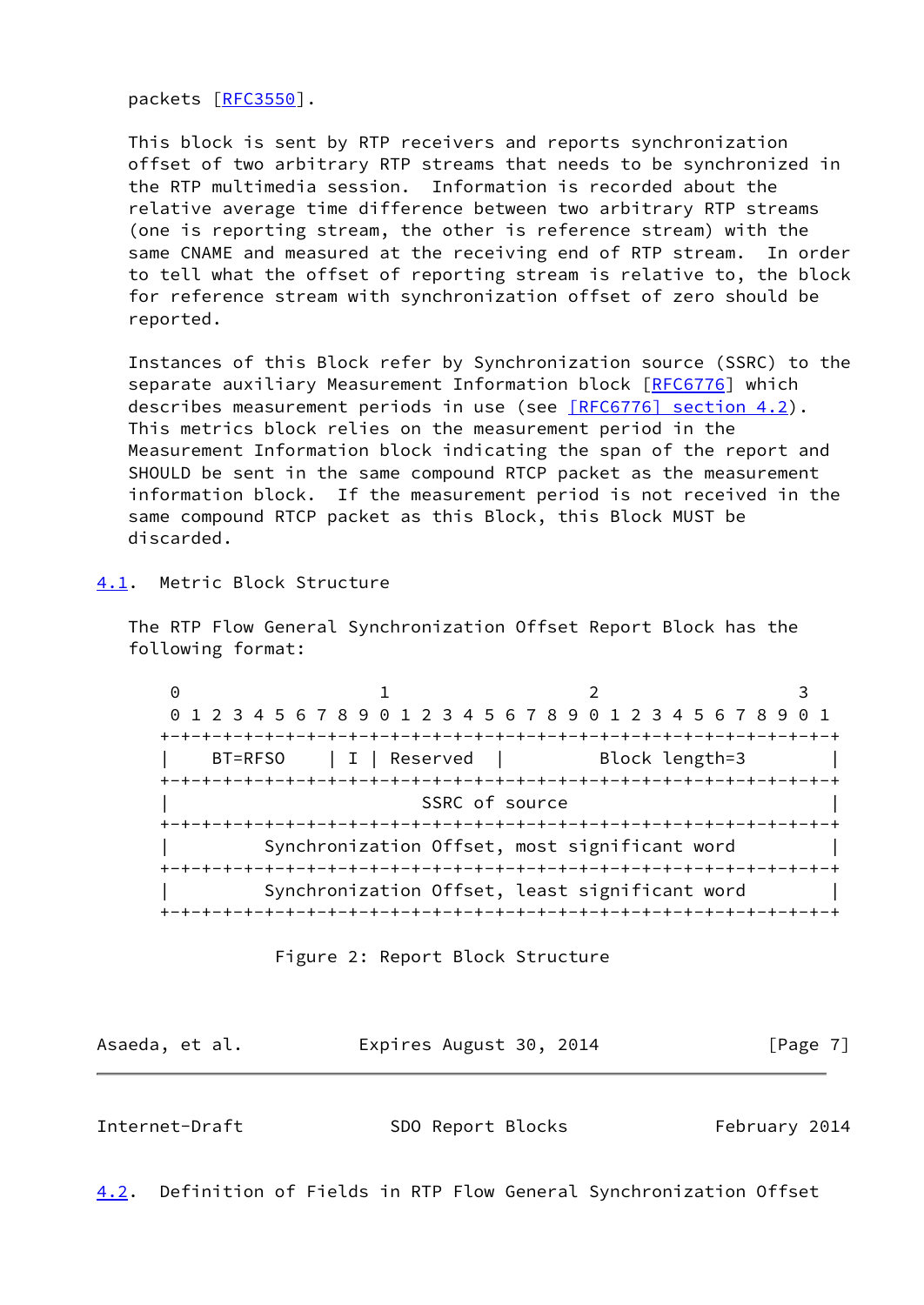Metrics Block

Block type (BT): 8 bits

 The RTP Flow General Synchronization Offset Report Block is identified by the constant <RFSO>.

 [Note to RFC Editor: please replace RFSO with the IANA provided RTCP XR block type for this block.]

Interval Metric Flag (I): 2 bits

 This field is used to indicate whether the Burst/Gap Discard Summary Statistics metrics are Sampled, Interval or Cumulative metrics:

 I=10: Interval Duration - the reported value applies to the most recent measurement interval duration between successive metrics reports. I=11: Cumulative Duration - the reported value applies to the accumulation period characteristic of cumulative measurements. I=01: Sampled Value - the reported value is a sampled instantaneous value.

 In this document, the value I=00 is the reserved value and MUST NOT be used. If the value I=00 is received, then the XR block MUST be ignored by the receiver.

Reserved: 6 bits

 This field is reserved for future definition. In the absence of such a definition, the bits in this field MUST be set to zero and MUST be ignored by the receiver.

Block length: 16 bits

 The constant 3, in accordance with the definition of this field in Section [3 of RFC 3611](https://datatracker.ietf.org/doc/pdf/rfc3611#section-3) [\[RFC3611](https://datatracker.ietf.org/doc/pdf/rfc3611)].

SSRC of Source: 32 bits

 The SSRC of the media source SHALL be set to the value of the SSRC identifier of the reporting RTP stream to which the XR relates.

Asaeda, et al. Expires August 30, 2014 [Page 8]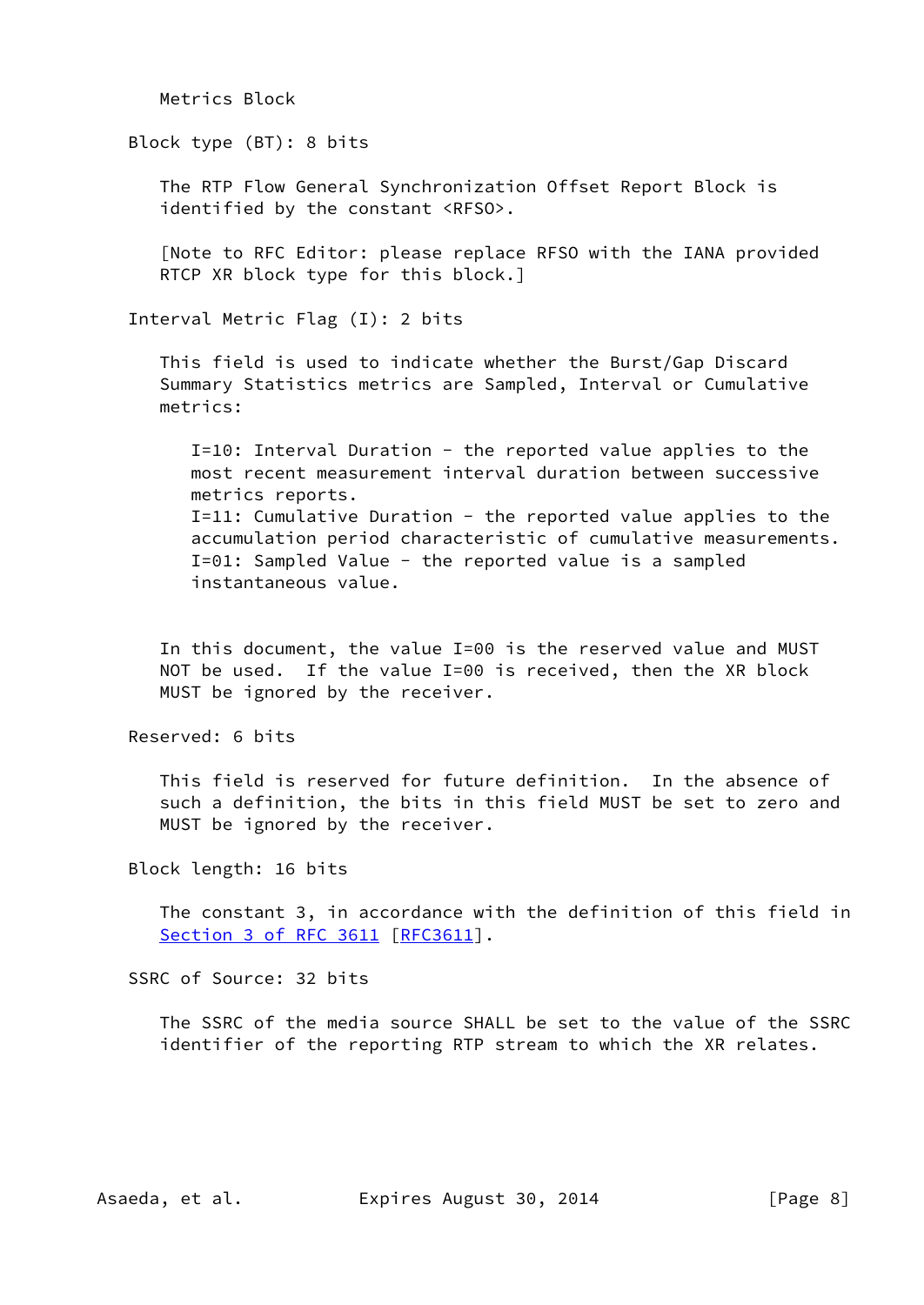<span id="page-9-1"></span>Internet-Draft SDO Report Blocks February 2014

Synchronization Offset: 64 bits

 The synchronization offset of the reporting RTP stream relative to the reference stream with the same CNAME. The calculation of Synchronization Offset is similar to Difference D calculation in the [RFC3550](https://datatracker.ietf.org/doc/pdf/rfc3550). That is to say, if Si is the NTP timestamp from the reporting RTP packet i, and Ri is the time of arrival in NTP timestamp units for reporting RTP packet i, Sj is the NTP timestamp from the reference RTP packet j, and Rj is the time of arrival in NTP timestamp units for reference RTP packet j, then the value of the synchronization offset D may be expressed as

 $D(i,j) = (Rj - Ri) - (Sj - Si) = (Rj - Sj) - (Ri - Si)$ 

 If in-band delivery of NTP-format timestamps is supported [[RFC6051\]](https://datatracker.ietf.org/doc/pdf/rfc6051), Si and Sj should be obtained directly from the RTP packets where NTP timestamps are available. If not, Si and Sj should be calculated from their corresponding RTP timestamps. The value of the synchronization offset is represented using a 64-bit signed NTP-format timestamp as defined in [\[RFC5905](https://datatracker.ietf.org/doc/pdf/rfc5905)], which is 64 bit signed fixed-point number with the integer part in the first 32 bits and the fractional part in the last 32 bits. A positive value of the synchronization offset means that the reporting stream leads before the reference stream, while a negative one means the reporting stream lags behind the reference stream. The synchronization offset of zero means the stream is the reference stream.

 If the measurement is unavailable, the value of this field with all bits set to 1 MUST be reported.

<span id="page-9-0"></span>[5](#page-9-0). SDP Signaling

 [RFC3611] defines the use of SDP (Session Description Protocol) [\[RFC4566](https://datatracker.ietf.org/doc/pdf/rfc4566)] for signaling the use of XR blocks. XR blocks MAY be used without prior signaling.

<span id="page-9-2"></span>[5.1](#page-9-2). SDP rtcp-xr-attrib Attribute Extension

 Two new parameters are defined for the two report blocks defined in this document to be used with Session Description Protocol (SDP) [\[RFC4566](https://datatracker.ietf.org/doc/pdf/rfc4566)] using the Augmented Backus-Naur Form (ABNF) [[RFC5234](https://datatracker.ietf.org/doc/pdf/rfc5234)]. They have the following syntax within the "rtcp-xr" attribute [\[RFC3611](https://datatracker.ietf.org/doc/pdf/rfc3611)]: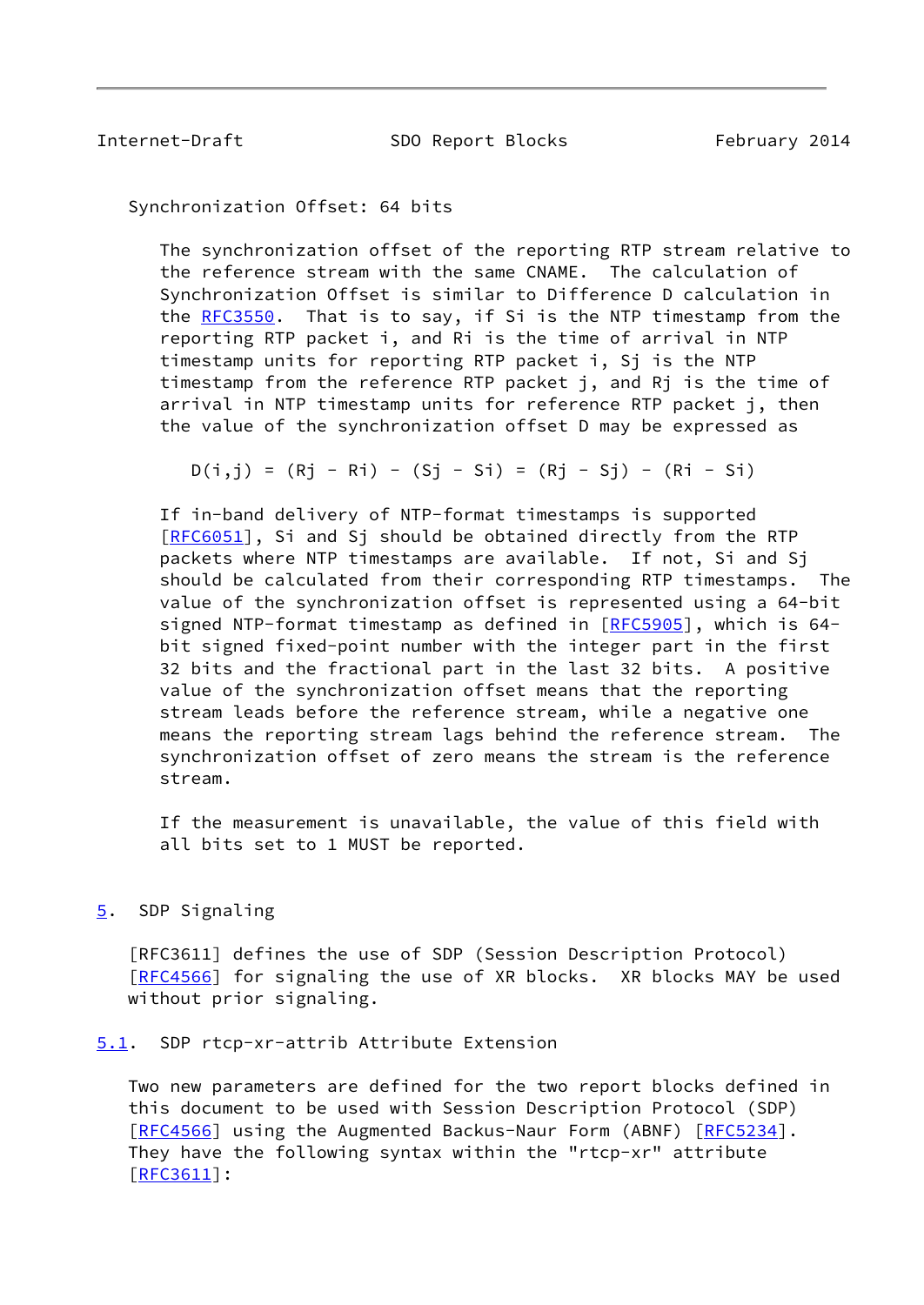<span id="page-10-1"></span>

Internet-Draft SDO Report Blocks February 2014

 xr-format = xr-rfisd-block / xr-rfso-block

 xr-rfisd-block = "rtp-flow-init-syn-delay" xr-rfso-block = "rtp-flow-syn-offset"

Refer to Section [5.1 of RFC 3611](https://datatracker.ietf.org/doc/pdf/rfc3611#section-5.1) [\[RFC3611](https://datatracker.ietf.org/doc/pdf/rfc3611)] for a detailed description and the full syntax of the "rtcp-xr" attribute.

<span id="page-10-0"></span>[5.2](#page-10-0). Offer/Answer Usage

When SDP is used in offer-answer context, the SDP Offer/Answer usage defined in [[RFC3611\]](https://datatracker.ietf.org/doc/pdf/rfc3611) applies.

<span id="page-10-2"></span>[6](#page-10-2). IANA Considerations

 New report block types for RTCP XR are subject to IANA registration. For general guidelines on IANA allocations for RTCP XR, refer to Section [6.2 of \[RFC3611\]](https://datatracker.ietf.org/doc/pdf/rfc3611#section-6.2).

 This document assigns two new block type values in the RTCP XR Block Type Registry:

 Name: RFISD Long Name: RTP Flows Initial Synchronization Delay Value <RFISD> Reference: [Section 3](#page-4-2) Name: RFSO Long Name: RTP Flows Synchronization Offset Metrics Block

 Value <RFSO> Reference: [Section 4](#page-6-0)

This document also registers two new SDP [\[RFC4566](https://datatracker.ietf.org/doc/pdf/rfc4566)] parameters for the "rtcp-xr" attribute in the RTCP XR SDP Parameters Registry:

\* "rtp-flow-init-syn-delay "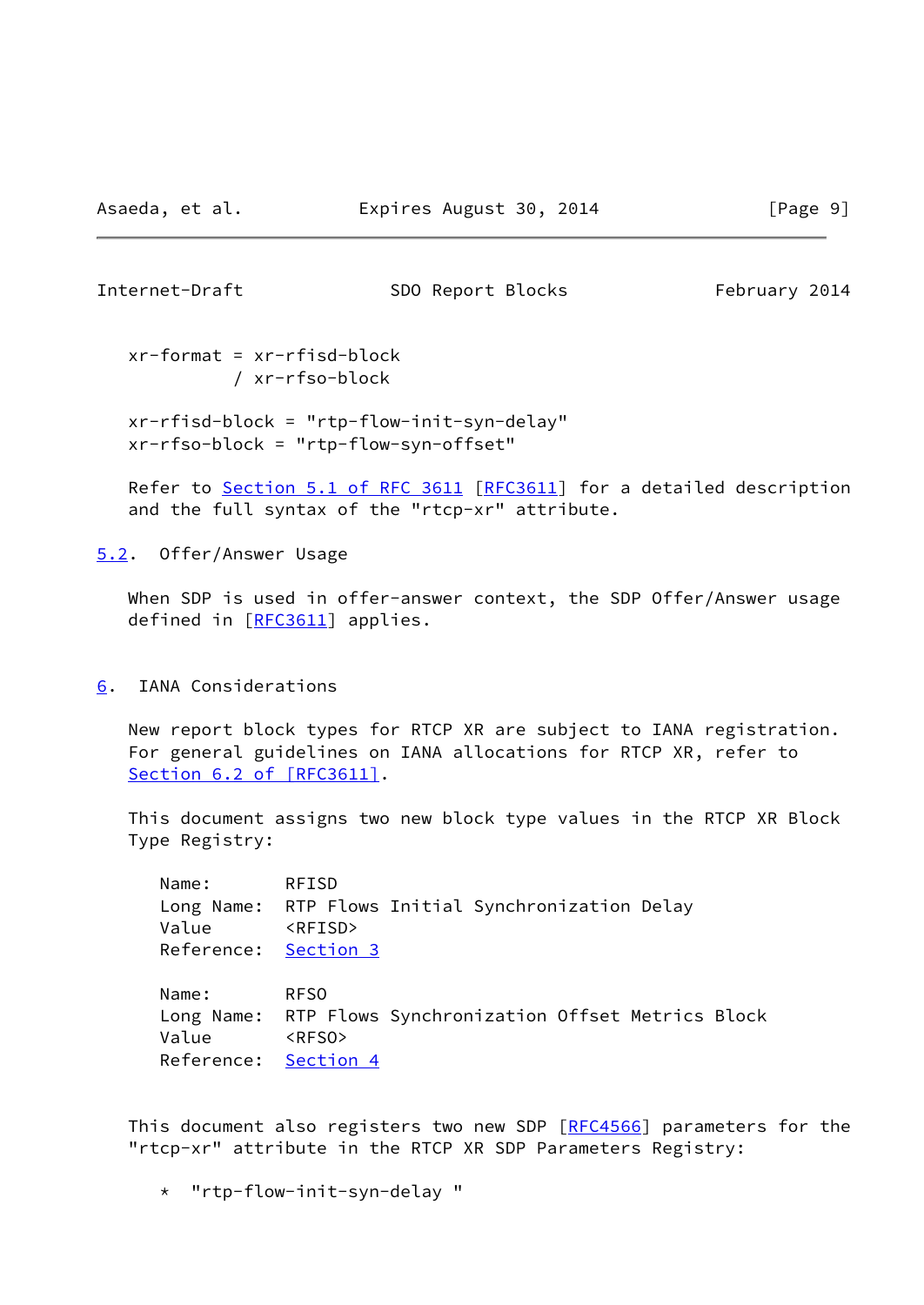\* "rtp-flow-syn-offset"

The contact information for the registrations is:

RAI Area Directors

Asaeda, et al. **Expires August 30, 2014** [Page 10]

<span id="page-11-1"></span>Internet-Draft SDO Report Blocks February 2014

<rai-ads@tools.ietf.org>

<span id="page-11-0"></span>[7](#page-11-0). Security Considerations

When using Secure RTP  $[RE3711]$ , or other media layer security, reporting accurate synchronisation offset information can expose some details about the timing of the cryptographic operations that are used to protect the media. There is a possibility that this timing information might enable a side-channel attack on the encryption. For environments where this attack is a concern, implementations need to take care to ensure cryptographic processing and media compression take the same amount of time irrespective of the media content, to avoid the potential attack.

 Besides this, it is believed that this RTCP XR block introduces no new security considerations beyond those described in [[RFC3611](https://datatracker.ietf.org/doc/pdf/rfc3611)].

## <span id="page-11-2"></span>[8](#page-11-2). Acknowledgements

 The authors would like to thank Bill Ver Steeg, David R Oran, Ali Begen, Colin Perkins, Roni Even, Kevin Gross, Jing Zhao, Fernando Boronat Segui, Mario Montagud Climent, Youqing Yang, Wenxiao Yu and Yinliang Hu,Jonathan Lennox, Stephen Farrel for their valuable comments and suggestions on this document.

## <span id="page-11-3"></span>[9](#page-11-3). References

<span id="page-11-4"></span>[9.1](#page-11-4). Normative References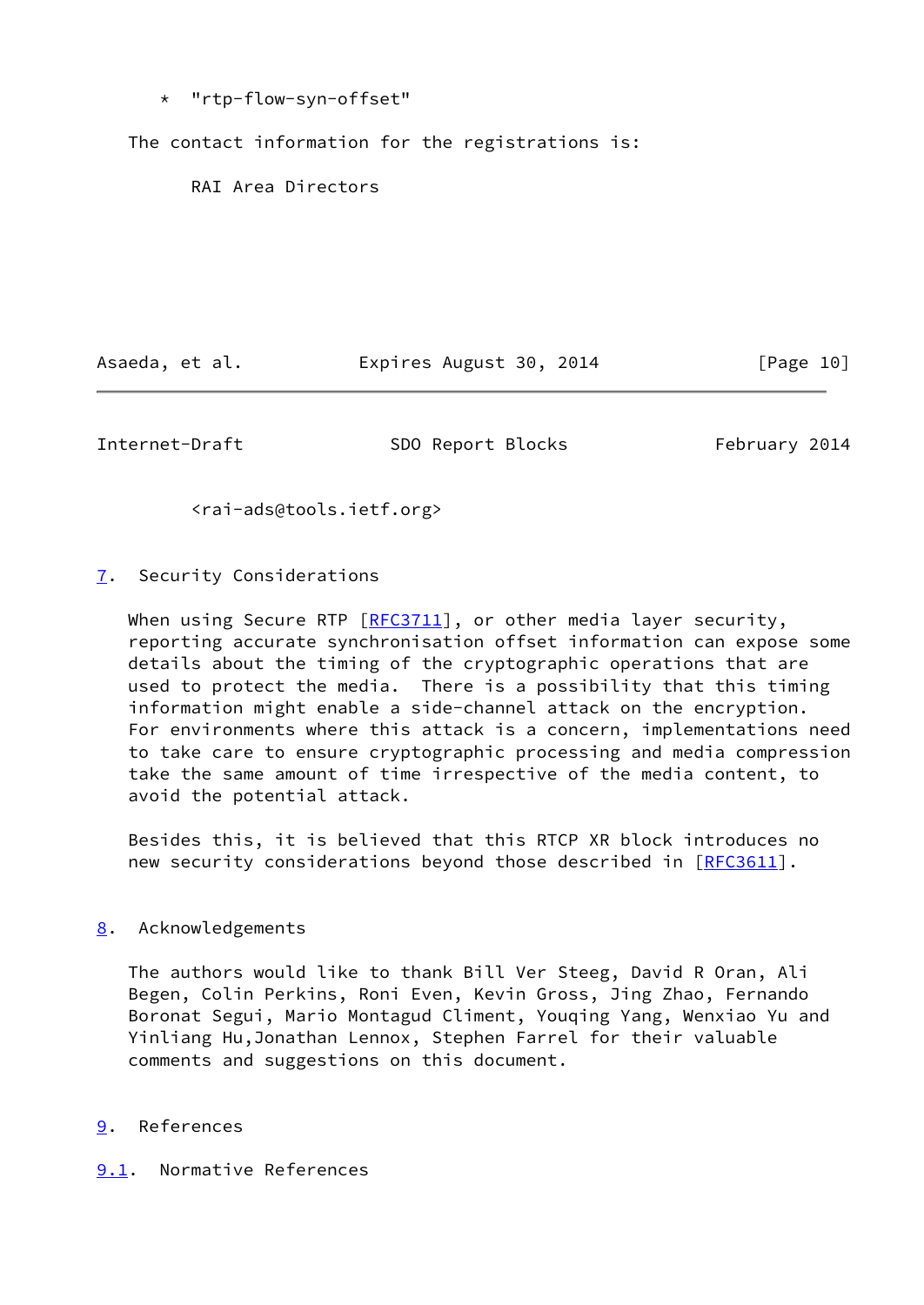- [RFC2119] Bradner, S., "Key words for use in RFCs to Indicate Requirement Levels", [BCP 14](https://datatracker.ietf.org/doc/pdf/bcp14), [RFC 2119](https://datatracker.ietf.org/doc/pdf/rfc2119), March 1997.
- [RFC3550] Schulzrinne, H., Casner, S., Frederick, R., and V. Jacobson, "RTP: A Transport Protocol for Real-Time Applications", STD 64, [RFC 3550](https://datatracker.ietf.org/doc/pdf/rfc3550), July 2003.
- [RFC3611] Friedman, T., Caceres, R., and A. Clark, "RTP Control Protocol Extended Reports (RTCP XR)", [RFC 3611](https://datatracker.ietf.org/doc/pdf/rfc3611), November 2003.
- [RFC3711] Baugher, M., McGrew, D., Naslund, M., Carrara, E., and K. Norrman, "The Secure Real-time Transport Protocol (SRTP)", [RFC 3711,](https://datatracker.ietf.org/doc/pdf/rfc3711) March 2004.
- [RFC4566] Handley, M., Jacobson, V., and C. Perkins, "SDP: Session
- Asaeda, et al. Expires August 30, 2014 [Page 11]

<span id="page-12-1"></span>Internet-Draft SDO Report Blocks February 2014

Description Protocol", [RFC 4566](https://datatracker.ietf.org/doc/pdf/rfc4566), July 2006.

- [RFC5234] Crocker, D. and P. Overell, "Augmented BNF for Syntax Specifications: ABNF", STD 68, [RFC 5234](https://datatracker.ietf.org/doc/pdf/rfc5234), January 2008.
- [RFC5905] Mills, D., Martin, J., Burbank, J., and W. Kasch, "Network Time Protocol Version 4: Protocol and Algorithms Specification", [RFC 5905,](https://datatracker.ietf.org/doc/pdf/rfc5905) June 2010.
- [RFC6051] Perkins, C. and T. Schierl, "Rapid Synchronisation of RTP Flows", [RFC 6051,](https://datatracker.ietf.org/doc/pdf/rfc6051) November 2010.
- [RFC6190] Wenger, S., Wang, Y., Schierl, T., and A. Eleftheriadis, "RTP Payload Format for Scalable Video Coding", [RFC 6190,](https://datatracker.ietf.org/doc/pdf/rfc6190) May 2011.
- [RFC6776] Wu, Q., "Measurement Identity and information Reporting using SDES item and XR Block", [RFC 6776](https://datatracker.ietf.org/doc/pdf/rfc6776), August 2012.

<span id="page-12-0"></span>[9.2](#page-12-0). Informative References

- [RFC6390] Clark, A. and B. Claise, "Guidelines for Considering New Performance Metric Development", [RFC 6390,](https://datatracker.ietf.org/doc/pdf/rfc6390) October 2011.
- [RFC6792] Wu, Q., "Guidelines for Use of the RTP Monitoring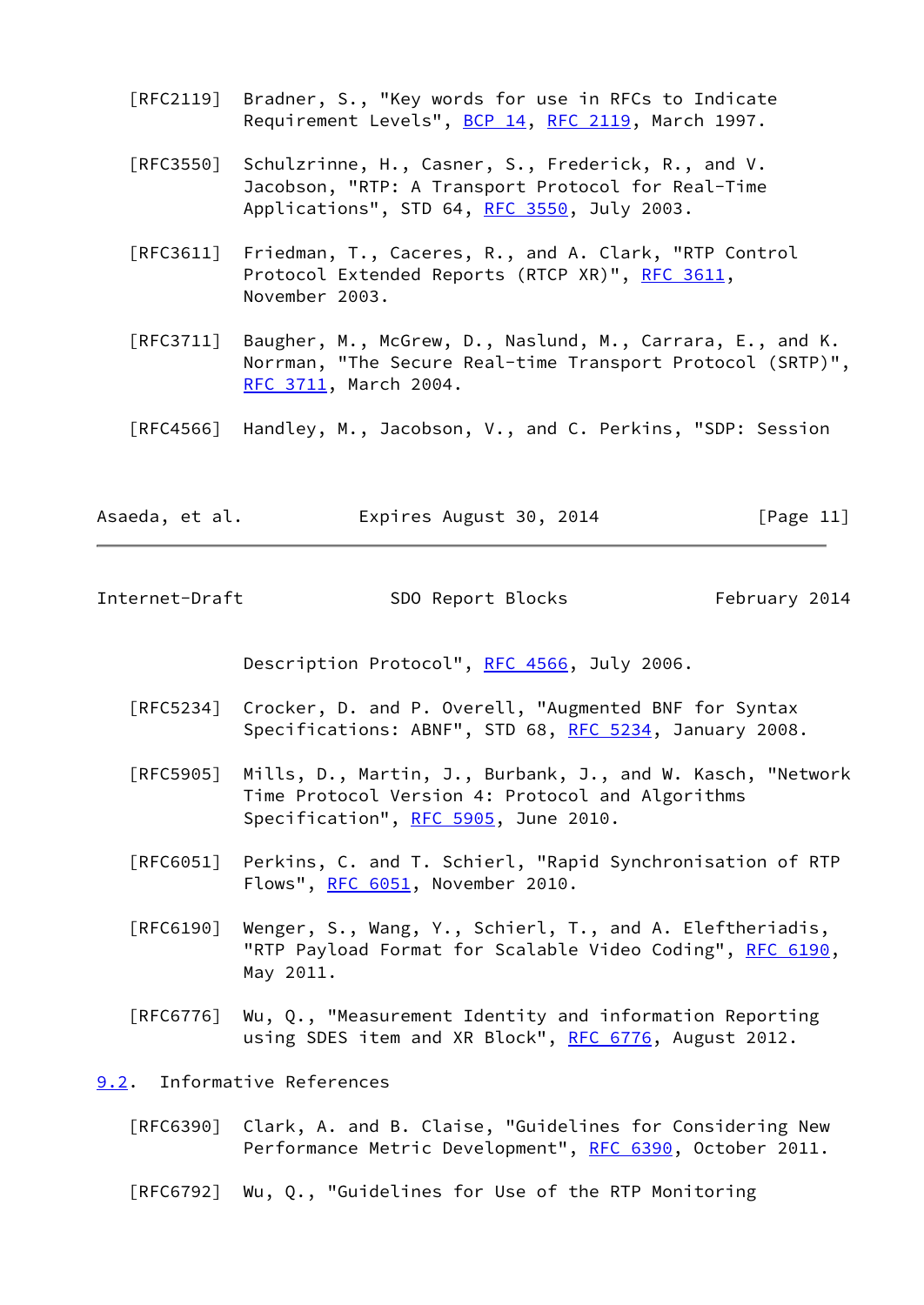Framework", [RFC 6792,](https://datatracker.ietf.org/doc/pdf/rfc6792) November 2012.

- <span id="page-13-2"></span> [TR-126] BBF Forum, "Triple-play Services Quality of Experience (QoE) Requirements", December 2006.
- [Y.1540] ITU-T, "ITU-T Rec. Y.1540, IP packet transfer and availability performance parameters", November 2007.

<span id="page-13-0"></span>[Appendix A.](#page-13-0) Metrics represented using [RFC6390](https://datatracker.ietf.org/doc/pdf/rfc6390) Template

 RFC EDITOR NOTE: please change XXXX in [RFCXXXX] by the new RFC number, when assigned.

- a. Initial Synchronization Delay Metric
	- \* Metric Name: RTP Initial Synchronization Delay
	- \* Metric Description: See [Section 2.1](#page-4-1),Initial Synchronization Delay term [RFCXXXX].

| Asaeda, et al. | Expires August 30, 2014 | [Page 12] |
|----------------|-------------------------|-----------|
|----------------|-------------------------|-----------|

<span id="page-13-1"></span>Internet-Draft SDO Report Blocks February 2014

- \* Method of Measurement or Calculation: See [section 3.2](#page-5-1), Initial Synchronization Delay definition [RFCXXXX].
- \* Units of Measurement: See [section 3.2](#page-5-1), Initial Synchronization Delay definition [RFCXXXX].
- \* Measurement Point(s) with Potential Measurement Domain: See [section 3,](#page-4-2) 1st paragraph [RFCXXXX].
- \* Measurement Timing: See [section 3,](#page-4-2) 2nd paragraph [RFCXXXX] for measurement timing.
- \* Use and applications: See [section 1.4](#page-2-4) [RFCXXXX].
- \* Reporting model: See [RFC3611.](https://datatracker.ietf.org/doc/pdf/rfc3611)
- b. Synchronization Offset Metric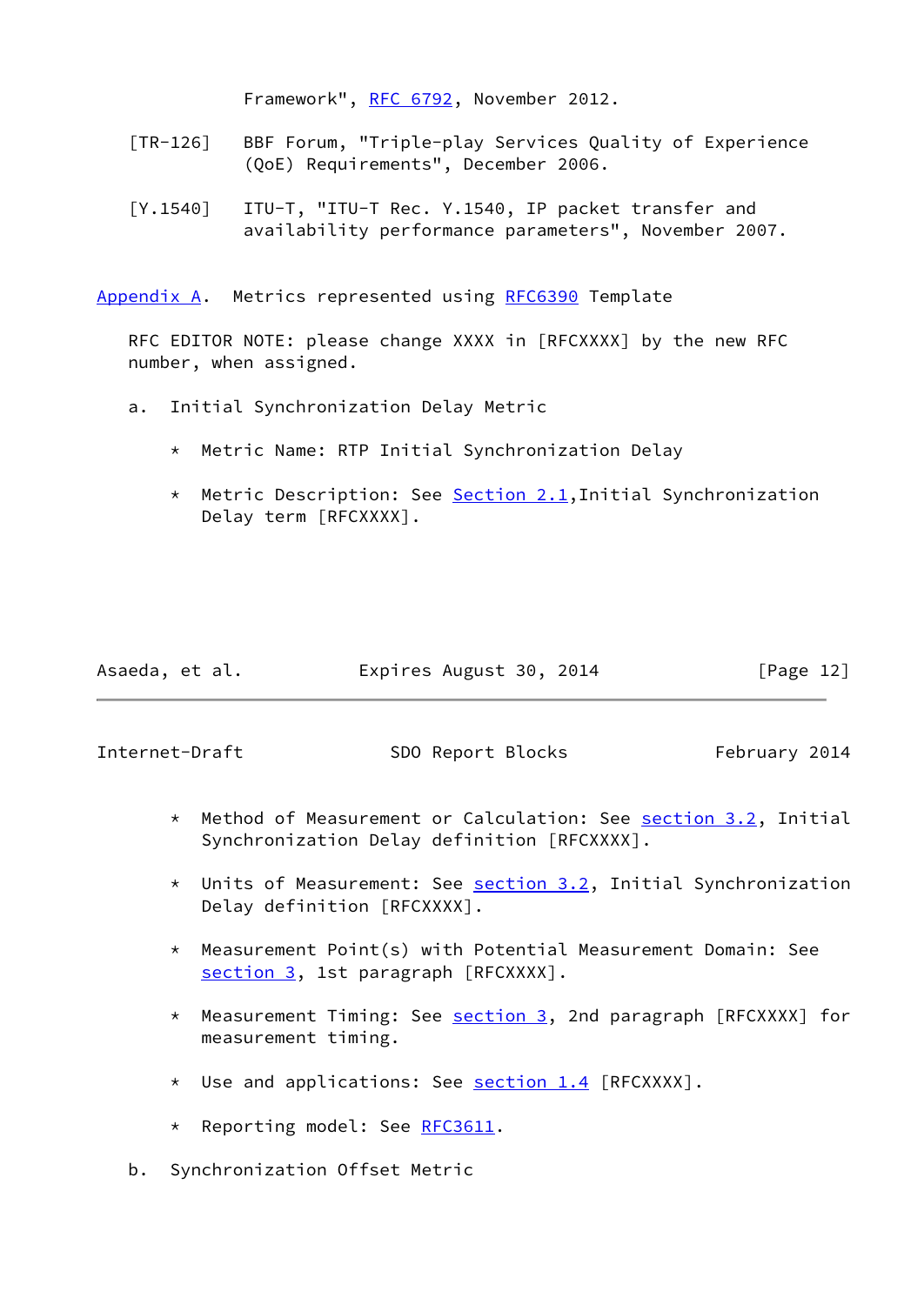- \* Metric Name: RTP Synchronization Offset Delay
- \* Metric Description: See [Section 2.1](#page-4-1), Synchronization Offset term [RFCXXXX].
- \* Method of Measurement or Calculation: See [section 4.2](#page-7-2), Initial Synchronization Delay definition [RFCXXXX].
- \* Units of Measurement: See [section 4.2](#page-7-2), Initial Synchronization Delay definition [RFCXXXX].
- \* Measurement Point(s) with Potential Measurement Domain: See [section 4,](#page-6-0) 2nd paragraph [RFCXXXX].
- \* Measurement Timing: See [section 4,](#page-6-0) 3rd paragraph [RFCXXXX] for measurement timing and [section 4.2](#page-7-2) [RFCXXXX] for Interval Metric flag.
- \* Use and applications: See [section 1.4](#page-2-4) [RFCXXXX].
- \* Reporting model: See [RFC3611.](https://datatracker.ietf.org/doc/pdf/rfc3611)

<span id="page-14-0"></span>[Appendix B.](#page-14-0) Change Log

 Note to the RFC-Editor: please remove this section prior to publication as an RFC.

Asaeda, et al. **Expires August 30, 2014** [Page 13]

<span id="page-14-2"></span>Internet-Draft SDO Report Blocks February 2014

#### <span id="page-14-1"></span>[B.1](#page-14-1). [draft-ietf-xrblock-rtcp-xr-syncronization-09](https://datatracker.ietf.org/doc/pdf/draft-ietf-xrblock-rtcp-xr-syncronization-09)

 The following are the major changes compared to previous version: Some Editorial changes based on IESG Review comments.

<span id="page-14-3"></span>[B.2](#page-14-3). [draft-ietf-xrblock-rtcp-xr-syncronization-08](https://datatracker.ietf.org/doc/pdf/draft-ietf-xrblock-rtcp-xr-syncronization-08)

 The following are the major changes compared to previous version: Some Editorial changes based on Gen-Art Reviewer comments.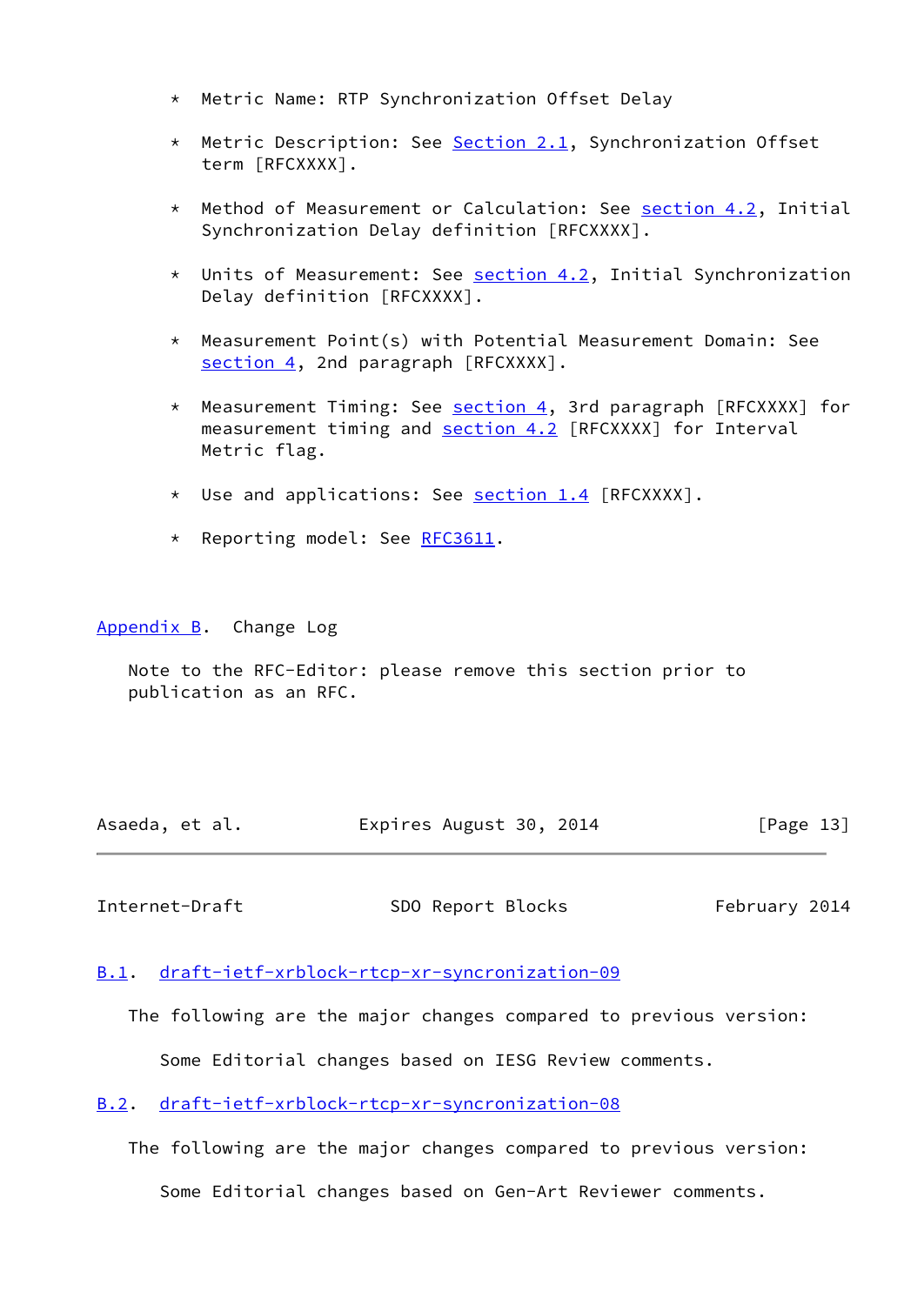<span id="page-15-0"></span>[B.3](#page-15-0). [draft-ietf-xrblock-rtcp-xr-syncronization-07](https://datatracker.ietf.org/doc/pdf/draft-ietf-xrblock-rtcp-xr-syncronization-07)

- The following are the major changes compared to previous version: Minor Editorial changes.
- <span id="page-15-1"></span>[B.4](#page-15-1). [draft-ietf-xrblock-rtcp-xr-syncronization-06](https://datatracker.ietf.org/doc/pdf/draft-ietf-xrblock-rtcp-xr-syncronization-06)
	- The following are the major changes compared to previous version: Some Editorial changes.
- <span id="page-15-2"></span>[B.5](#page-15-2). [draft-ietf-xrblock-rtcp-xr-syncronization-05](https://datatracker.ietf.org/doc/pdf/draft-ietf-xrblock-rtcp-xr-syncronization-05)
	- The following are the major changes compared to previous version:

Editorial changes and typo fixed.

<span id="page-15-3"></span>[B.6](#page-15-3). [draft-ietf-xrblock-rtcp-xr-syncronization-04](https://datatracker.ietf.org/doc/pdf/draft-ietf-xrblock-rtcp-xr-syncronization-04)

The following are the major changes compared to previous version:

 Additional text to clarify on how to distinguish report stream from reference stream. Other Editorial changes.

#### <span id="page-15-4"></span>[B.7](#page-15-4). [draft-ietf-xrblock-rtcp-xr-syncronization-03](https://datatracker.ietf.org/doc/pdf/draft-ietf-xrblock-rtcp-xr-syncronization-03)

The following are the major changes compared to previous version:

 Remove the need to signal the reference source in the synchronisation offset metrics RTCP XR report. Apply [RFC6390](https://datatracker.ietf.org/doc/pdf/rfc6390) template to metrics in the appendix. Other editorial changes to get inline with other XRBLOCK drafts.

| Asaeda, et al. |  | Expires August 30, 2014 |  |  |  | [Page 14] |  |
|----------------|--|-------------------------|--|--|--|-----------|--|
|----------------|--|-------------------------|--|--|--|-----------|--|

<span id="page-15-6"></span>

| Internet-Draft | SDO Report Blocks | February 2014 |
|----------------|-------------------|---------------|
|----------------|-------------------|---------------|

### <span id="page-15-5"></span>[B.8](#page-15-5). [draft-ietf-xrblock-rtcp-xr-syncronization-02](https://datatracker.ietf.org/doc/pdf/draft-ietf-xrblock-rtcp-xr-syncronization-02)

The following are the major changes compared to previous version: